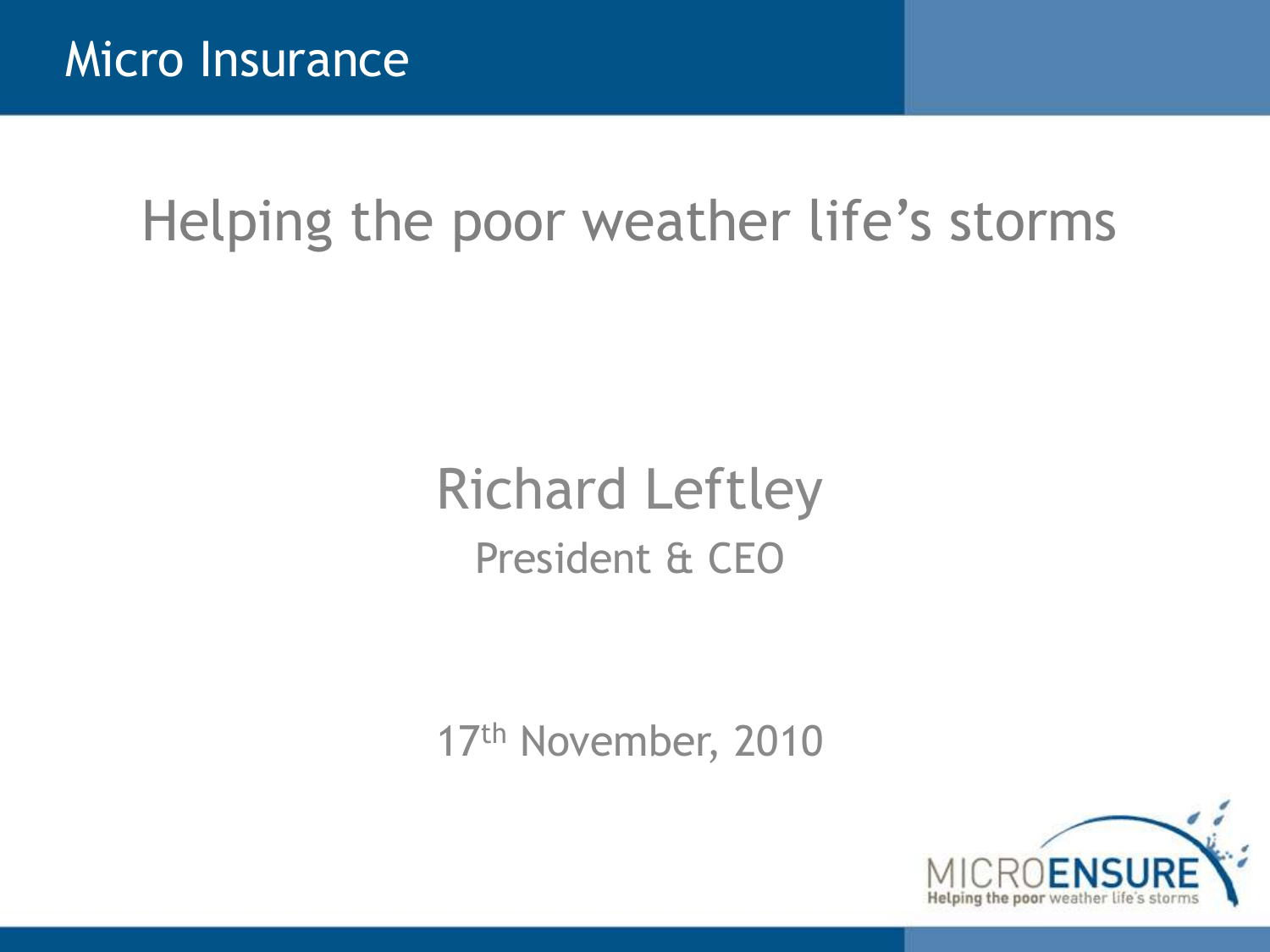### Client Demand: Chutes & Ladders



- •The poor face huge risk
- •They seek to mitigate risk often informally
- •Informal mechanisms are poor value and insecure
- •Insurance is safety net

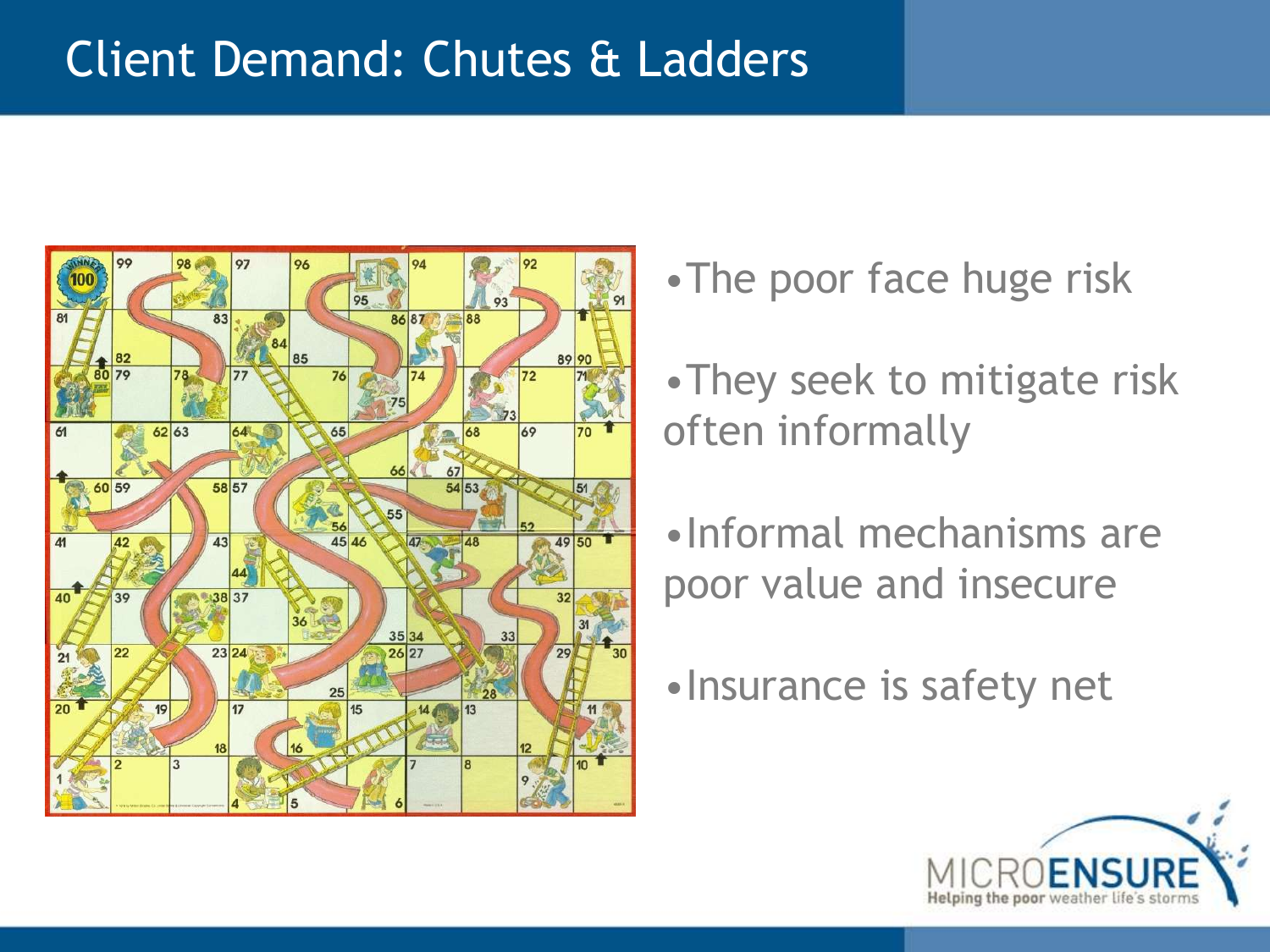# **Framework for micro insurance**

#### **Risk Carrier**

• Needs to be a legal entity able to carry the risk in line with regulations



#### **Front Office**

- Needs to be trusted (brand)
- Accessible "Point of Sale"
- Low cost way to collect and pay funds to the poor

#### **Back Office**

- Design products / processes
- Train sales staff and clients
- Collect, store, report data
- Administrate claims

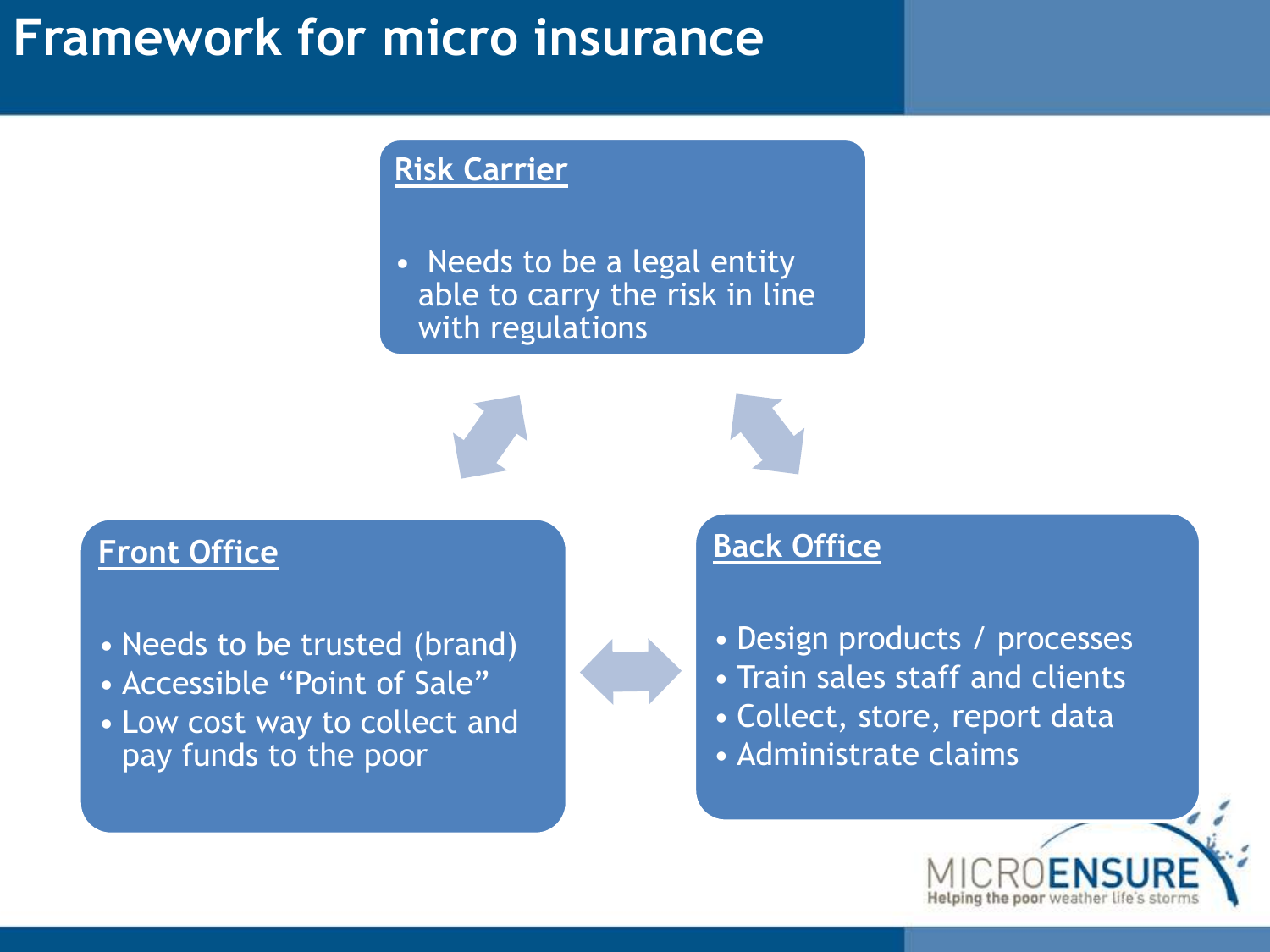### Introducing MicroEnsure

- Started working on microinsurance in 2002 within Opportunity International
- MicroEnsure established in 2005 as worlds first insurance broker for the poor
- Currently serving 1,800,000 lives globally; life, health and weather index
- Gates Foundation grant; \$25m over 5 years

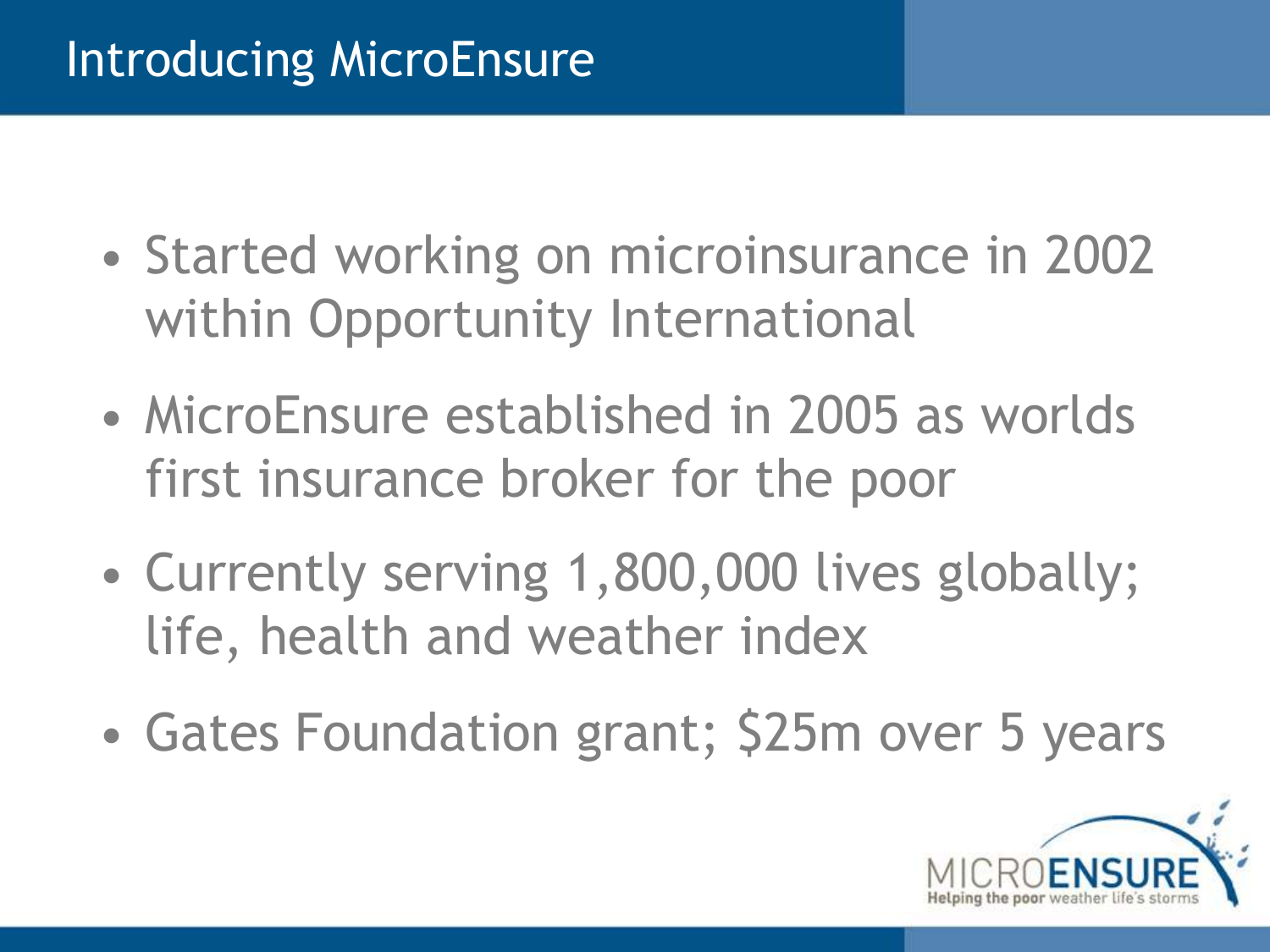# Why focus on Agriculture insurance?

- Over 2.4 billion people live on <\$2 a day, and despite urbanisation, the majority (75%) are rural.
- In Africa and Asia, farm sizes are shrinking due to inheritance and population growth.
	- In India, average farm sizes went from 2.6h (1960) to just 1.4h (2000)
- Agriculture has a special power in reducing poverty

*"Cross-country estimates show that GDP growth originating in agriculture is at least twice as effective in reducing poverty as GDP growth originating outside agriculture"* (World Development Report, World Bank 2008)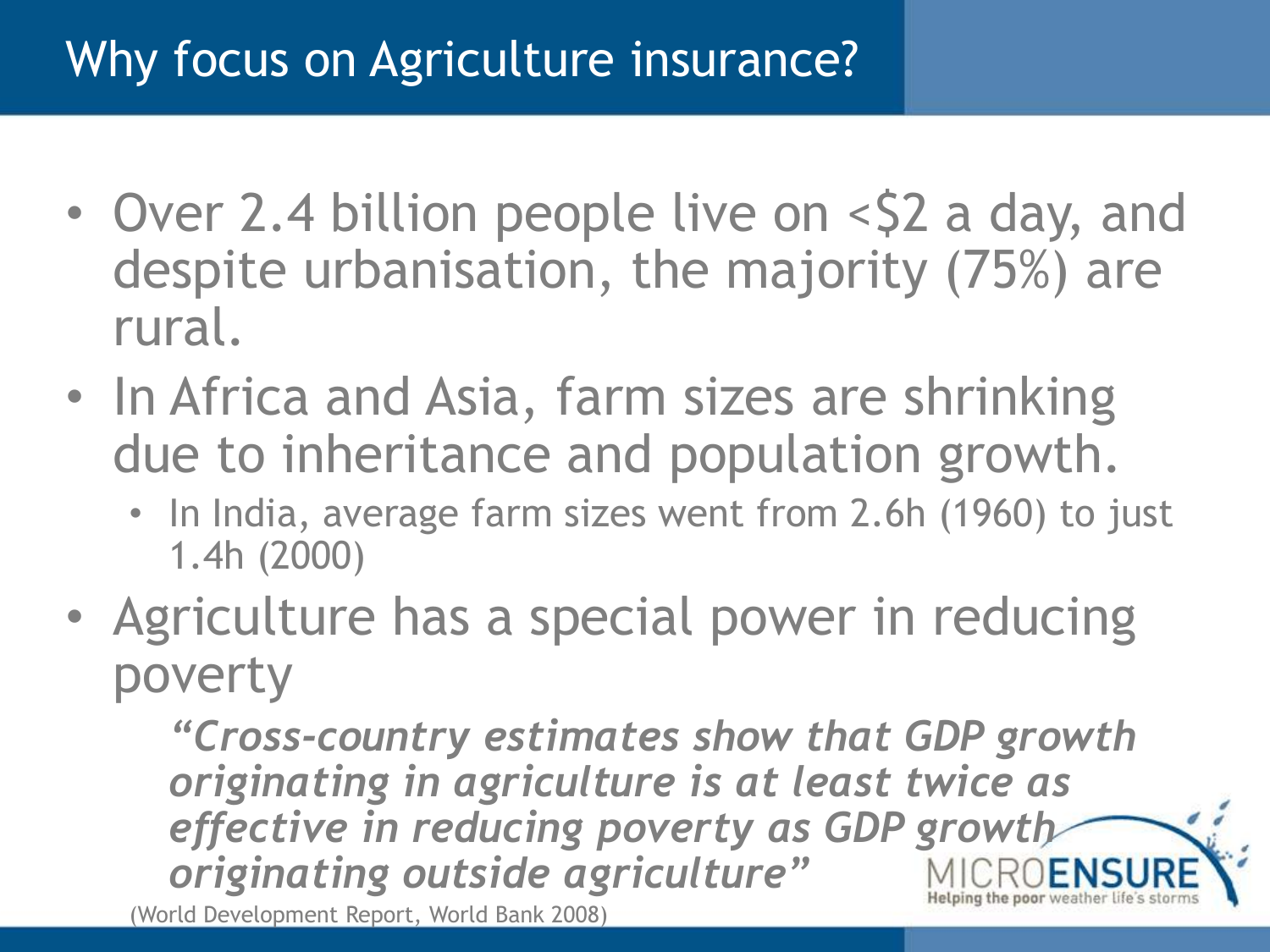# Food security and Climate change

- Munich Climate Insurance Imitative (MCII)
	- Lobbying group within UNFCCC negotiations
	- Promoting insurance within COP framework as a financial mechanism for adaption compensation
- Pilots in Africa, India and Caribbean in 2011
	- Proof of concept that WII can both protect against climate change and improve productivity (upto 300%)

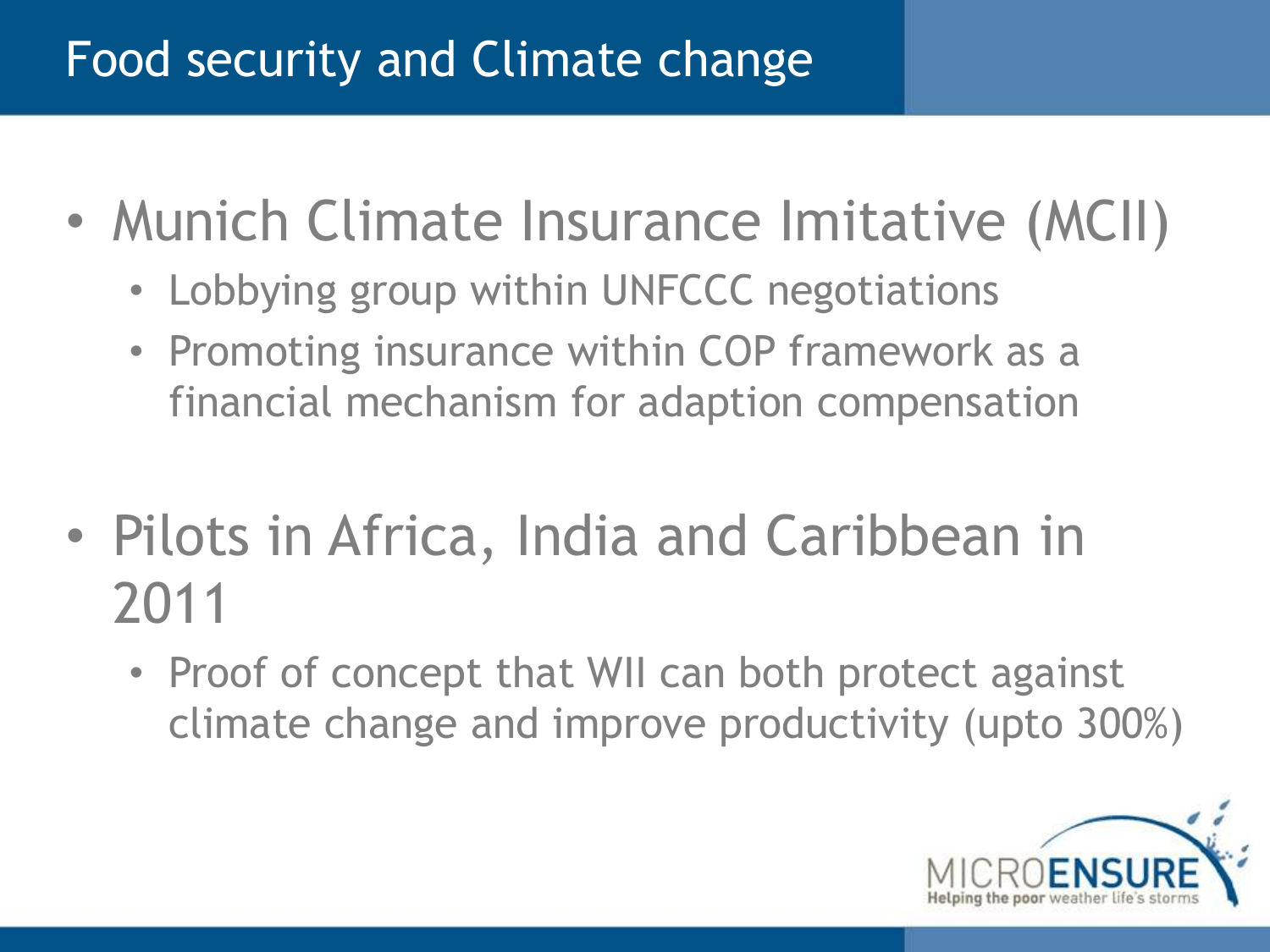### Weather index products

- Demand from small hold farmers for inputs
- Rural banks and MFI's worried about risk
- Need to mitigate climatic risk but traditional insurance has issues; claims payment slow and pricing dependant on subsidy
- Solution is weather index products
	- Quick and transparent claims trigger
	- Index available for a range of risks

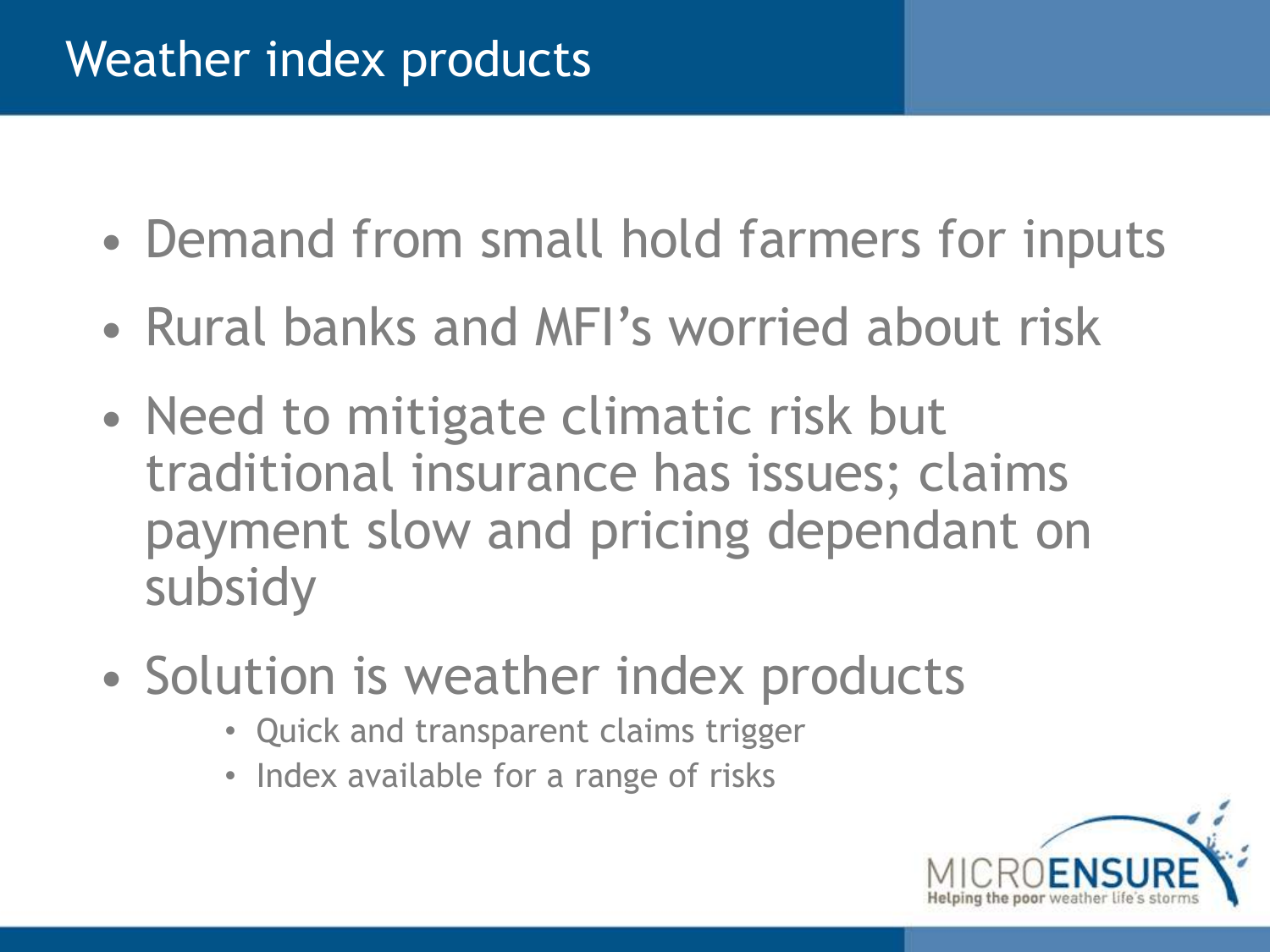# Practical examples

- Malawi 2005: Groundnut & Maize
	- Banks worried about drought = no rural credit
	- Used historic rainfall records combined with agronomic data to price drought index insurance
	- Resulted in unlocking credit & significant yield gain
- Tanzania, Rwanda, India & the Philippines
	- Not just for drought; also for excess rain & typhoon
	- Index products able to unlock rural credit

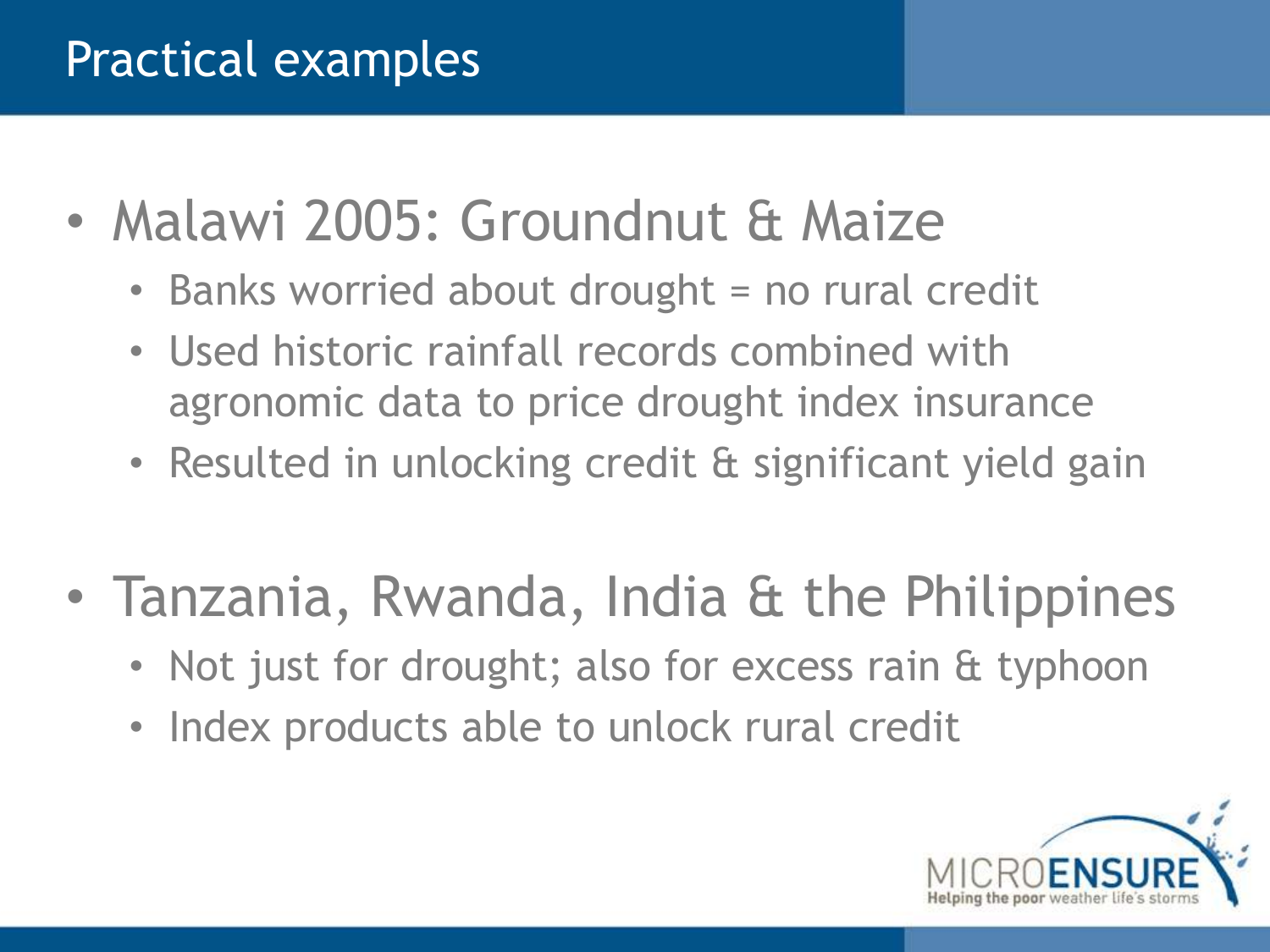# Weather insurance impact



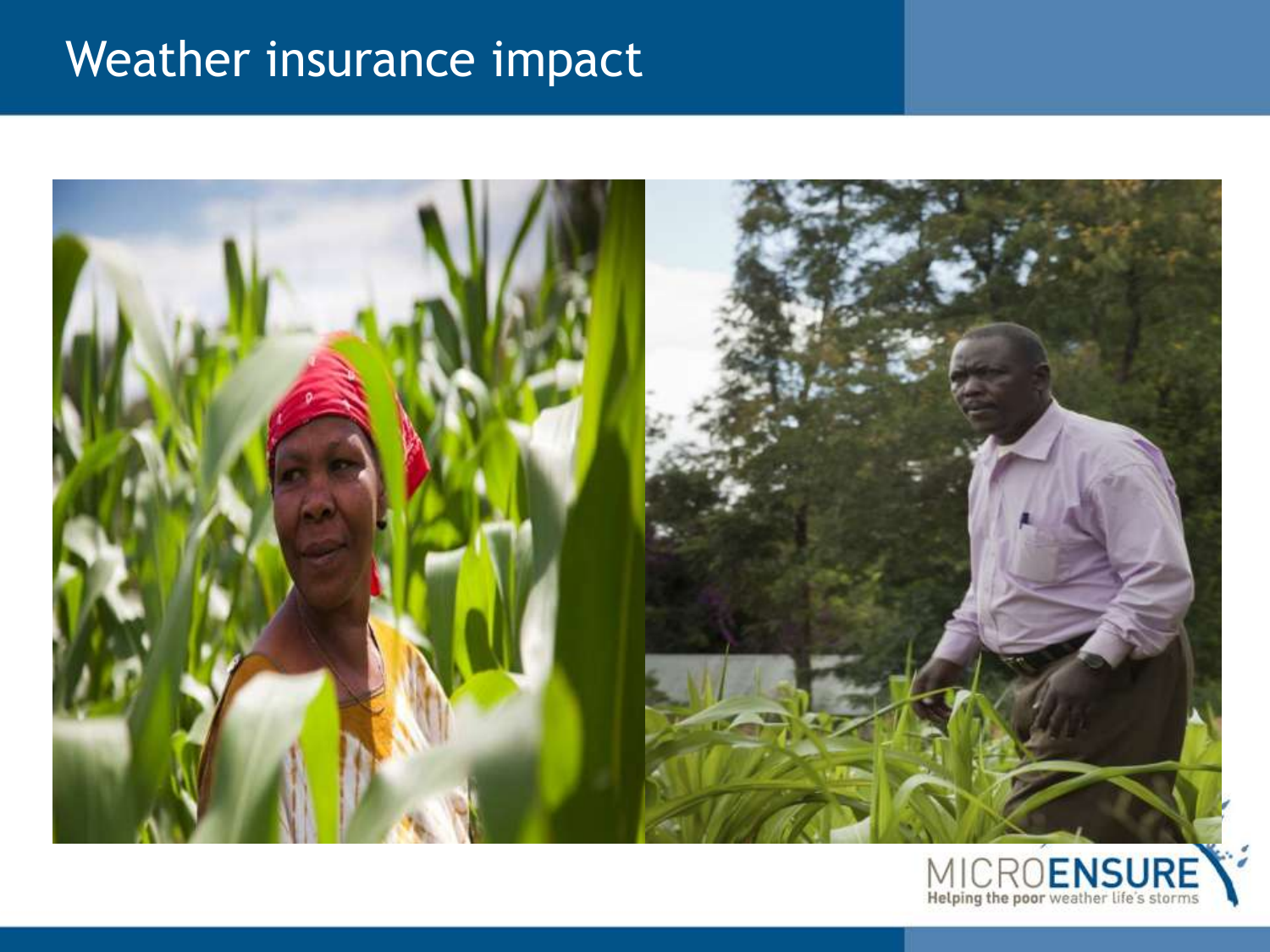#### Drought Index products



\* Cumulative rainfall per dekad is capped to prevent excessive rainfall impacting the phase-wise total

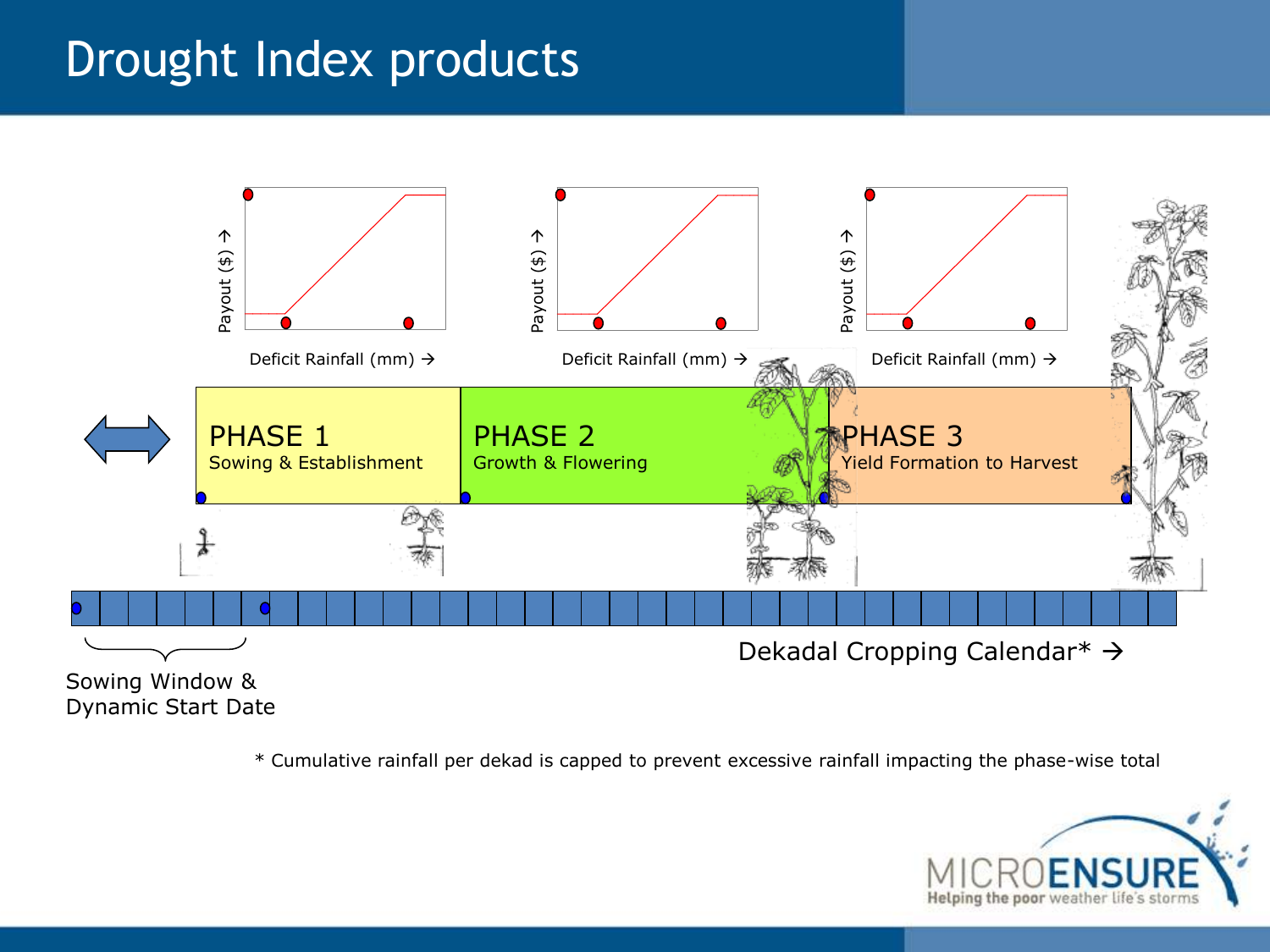#### Typhoon insurance



Helping the poor weather life's storms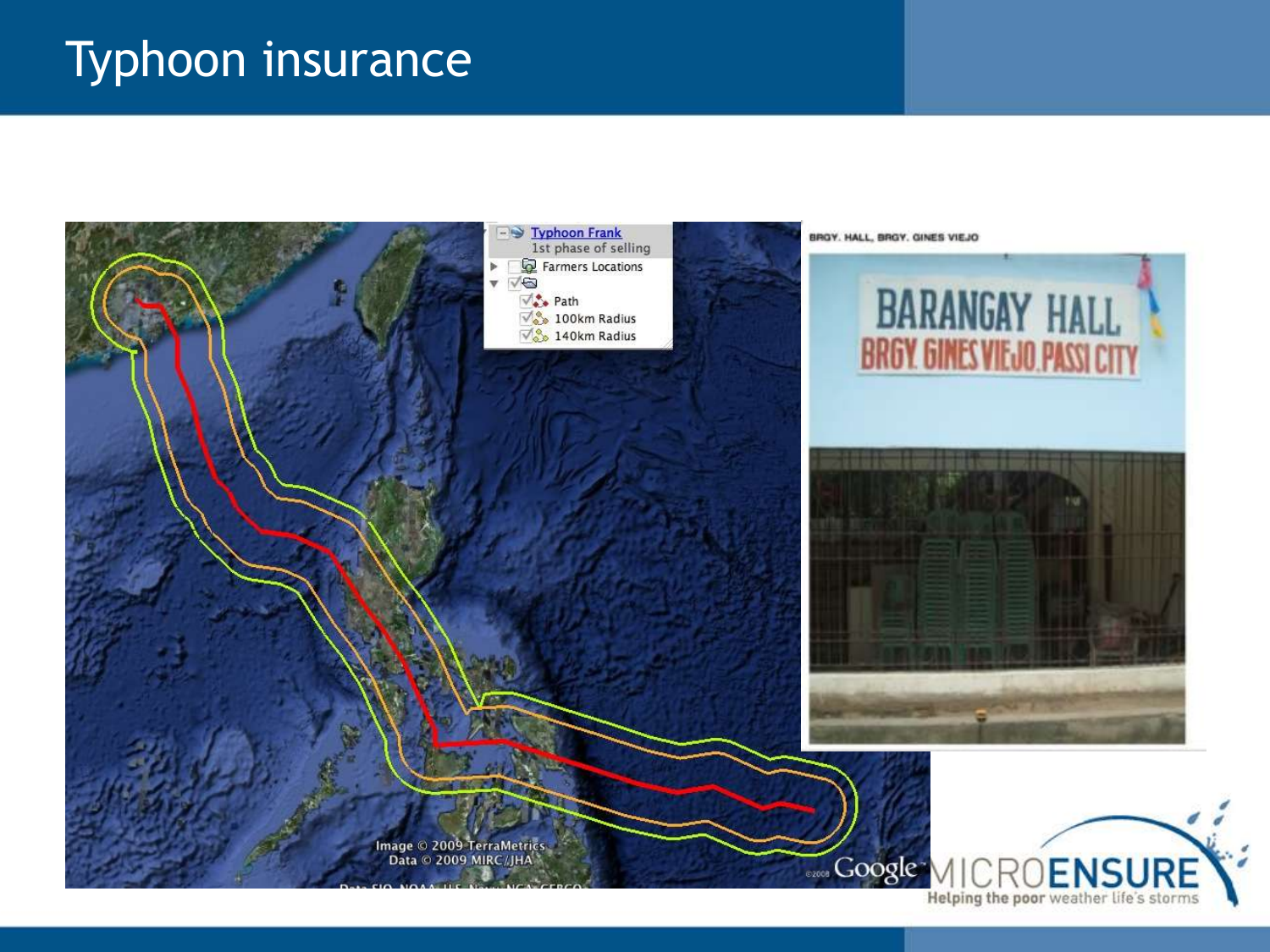### Benefits of index insurance

- Simple claims trigger
	- Lowers the cost of administration
	- Transparent to the farmer
- Claims paid soon after the event
	- Allows farmers to replant and not miss the season
	- Fits with changing weather patterns
- Small cog in a larger machine
	- Index = loan = inputs + more land used = higher yield

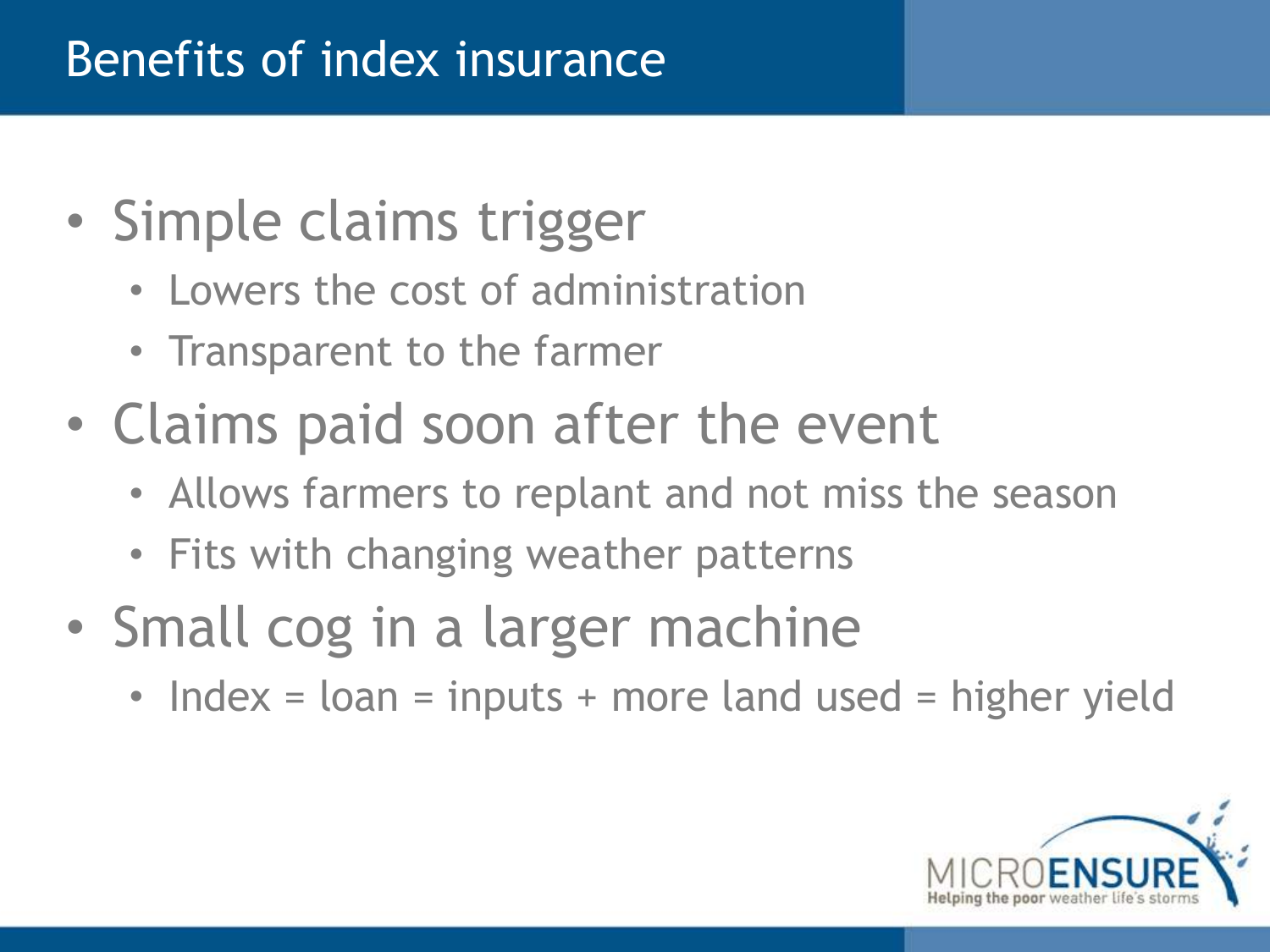- Basis risk needs to be addressed
- Work for areas with one dominant risk or changing weather patterns
- Farmers willingness to pay
- Not enough data or weather stations
- Existing products too rigid exclude many